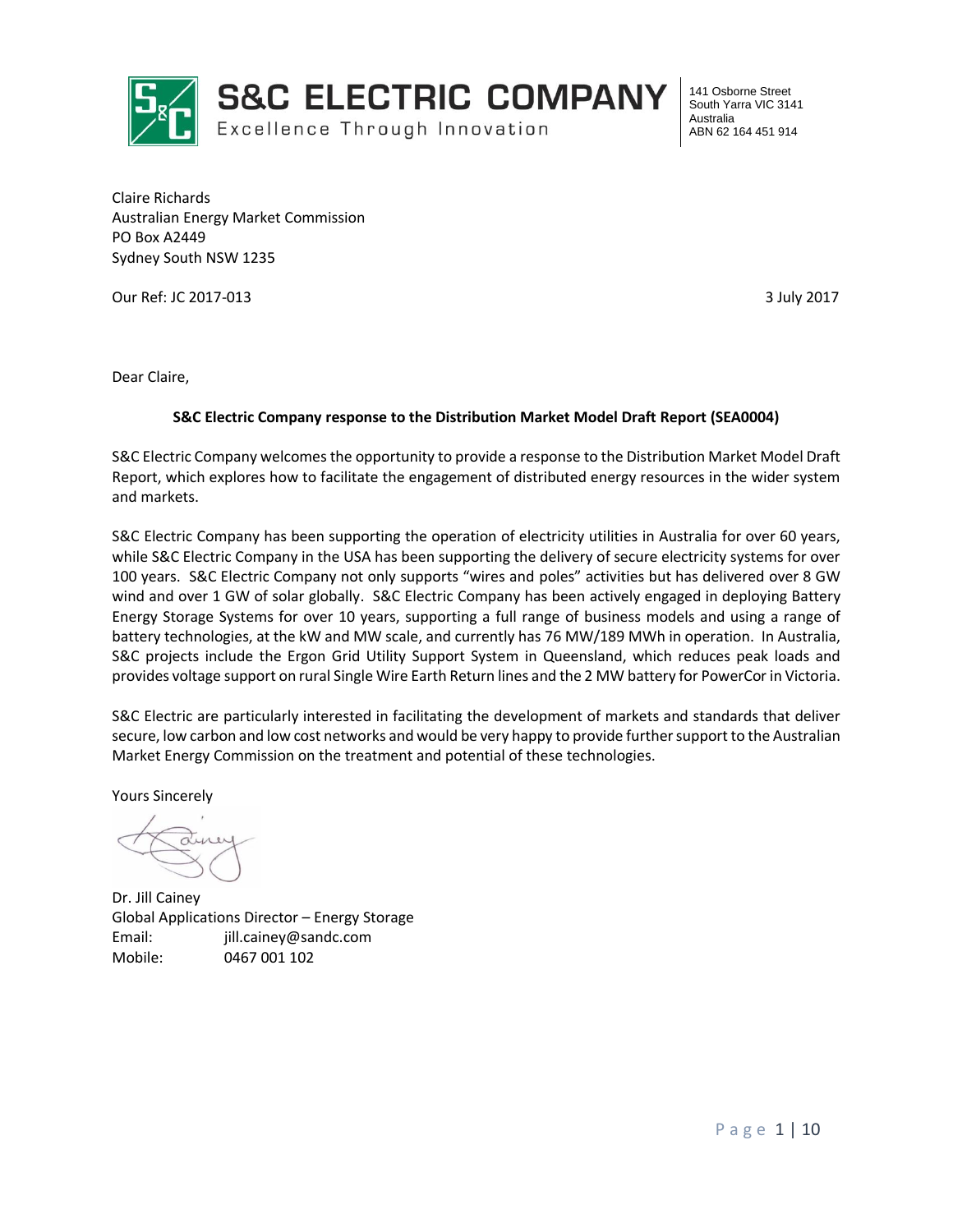

**S&C ELECTRIC COMPANY** 

Excellence Through Innovation

141 Osborne Street South Yarra VIC 3141 Australia ABN 62 164 451 914

# Introduction:

We welcome the assessment of the AEMC of the role Distributed Energy Resources can play in our future networks in supporting the system.

There are some *conflicts* between various programmes, such as the AER's DMIS and DMIA, and some of the proposals in this report. Some of the proposals are likely to result in *increased costs* to the end consumer, such as the requirement to reinforce to allow more DERs to contact and these increased costs are likely to fall on those less able to avoid or pay, and the suggestion of the role of an "Optimiser".

## Summary of Response

- 1. There are limits on the services that behind-the-meter or DN-connected DER can provide to the system at lowest cost and care is needed to ensure that the approach takes a realistic view of costs and benefits.
- 2. Markets are not a perfect tool to deliver wide-scale change, particularly when the existing market, as in Australia, is not "level" (free from interference, such as incentives).
- 3. DER owners, those that have invested in the DER, will always have priority over the use of the asset. This means operation of the asset may be contrary to system need and there may be other, more cost-effective approaches, that will deliver wider system benefits.
- 4. Requiring DNSPs to reinforce their networks to support the delivery of system services to the either the market operator or the TNSP will increase the costs to end consumers. It will also unfairly place a greater burden of the reinforcement costs on those that do not own and operate DER, and these consumers are also less likely to be able to avoid import based network charges nor gain from the income earned by providing system services.
- 5. The requirement for an "Optimiser" to coordinate the operation of DER resources is a role that is best assigned to the DNSP. There is a great deal of overlap in the planning and management requirements of any "Optimisation Body" and there will be the potential for conflict between the role of the DNSP and the "Optimising Body" the DNSP and in other jurisdictions the DNSP is transitioning to a System Operator role (e.g. GB), which allows the DNSP to better manage development and connections, while having a role in service procurement, development and system balancing.
- 6. Without the appropriate enforcement of "notifiable technologies", by requiring all relevant connectees to notify their distribution networks, it will be difficult for both the DNSPs and AEMO (and market/system operators outside the NEM) to forecast and model generation and supply. This is already challenging at all system levels and impacts on control and management.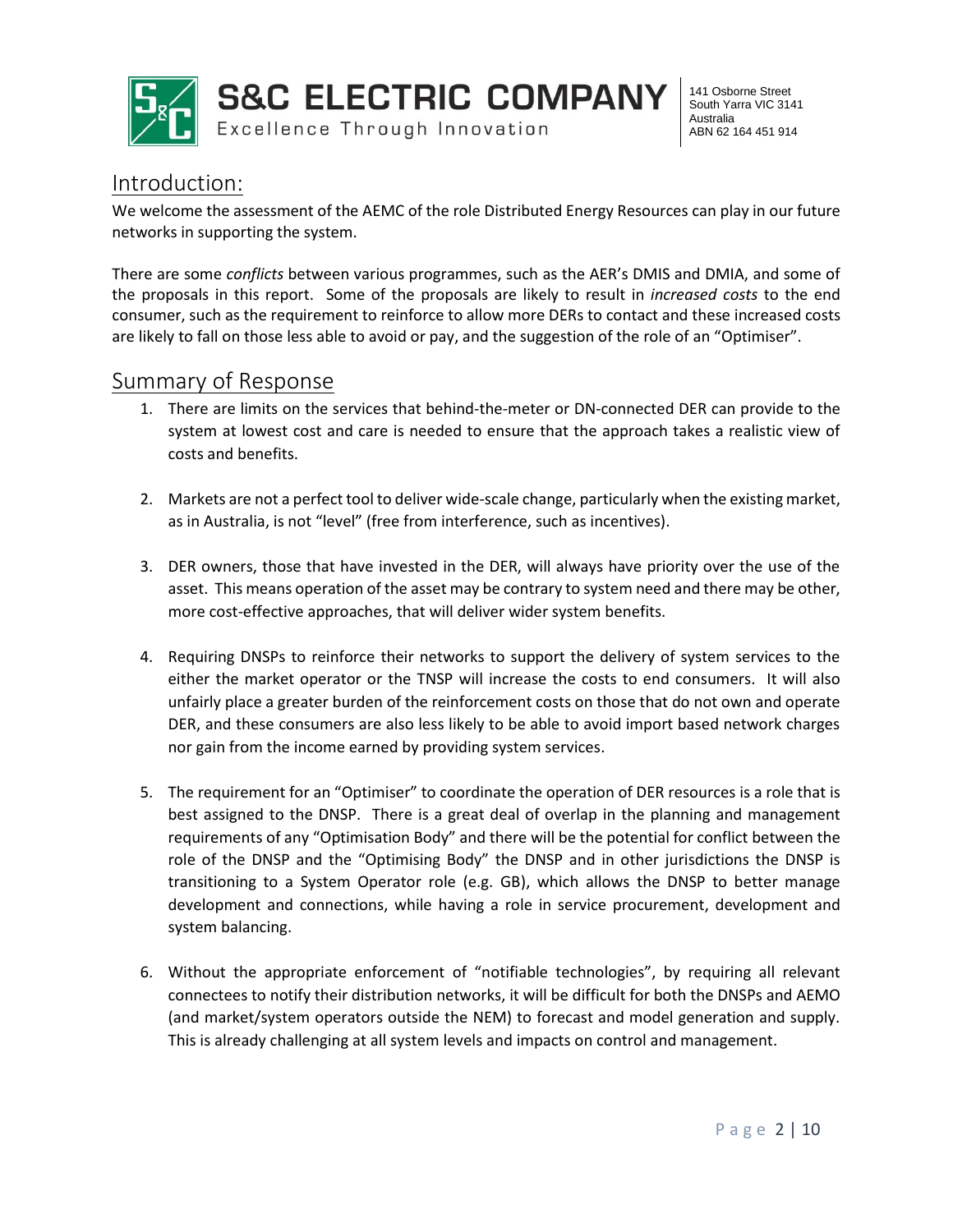

- 7. We support the Commission's proposal that the deletion of clause 6.1.4 of the NER be explored to ensure that the owners and operators of DERs are exposed to the impact of their operation (time- and location-based) on the network.
- 8. The development of Australian and International Standards will have an impact on the uptake of behind-the-meter batteries. See our response to question 5 below.
- 9. The development of technical standards, such as connection requirements would be beneficial, and would be best developed nationally to ensure consistency across Australia. See also the response to question 6.

## General Comments

### The Role of the Market

Markets undeniably have an impact on uptake of DER and how it operates, but where markets are not level and completely free from incentives (as is the case with the market in Australia) much careful assessment is needed before assuming that yet another market "tool" will deliver desired outcomes.

### Who has priority over a DER?

As clearly stated behind-the-meter assets have been funded by the asset owner (typically the householder, but not always). This rightly means the asset is optimised for that owner, regardless of the wider system impact and cost. Ensuring that the value that the owner wants to see can be delivered by the wider market will be difficult and will be a balance between the impact cost of using an asset (e.g. a battery) to deliver a service versus the price the "system" is willing to pay for that service. Various innovation projects (UK) indicate that (a) the cost of engaging domestic-scale assets to provide a service is very high (e.g. GBP2000-4000/kW of demand-side response: UKPN Low Carbon London: [http://innovation.ukpowernetworks.co.uk/innovation/en/Projects/tier-2-projects/Low-Carbon-London-](http://innovation.ukpowernetworks.co.uk/innovation/en/Projects/tier-2-projects/Low-Carbon-London-(LCL)/) [\(LCL\)/\)](http://innovation.ukpowernetworks.co.uk/innovation/en/Projects/tier-2-projects/Low-Carbon-London-(LCL)/) and (b) the value of the service, or what the system is prepared to pay for that service, to the owner is low (e.g. GBP48 per year for 15 support events, per household, where all appliances, including electric vehicles and heat pumps, provided the services: NPG Customer-Led Network Innovation: <http://www.networkrevolution.co.uk/> and GBP 25 per year per electric vehicle for full control of electric vehicle charging: NGET Frequency Response from Electric Vehicles and Heat Pumps: [http://www2.nationalgrid.com/UK/Industry-information/Future-of-Energy/Technology-reports/\)](http://www2.nationalgrid.com/UK/Industry-information/Future-of-Energy/Technology-reports/). While this should not prevent the development of arrangements that would facilitate the participation of DER in providing system services, more work is needed on the disconnect between the value of a service (the price paid) versus the impact on the asset or the drive to participate.

Much more work is needed on using "shared services" from a single asset. The UK Energy Networks Association continue to lead work on the sharing of services between the DNOs and TSO:

[http://www.energynetworks.org/assets/files/news/consultation-](http://www.energynetworks.org/assets/files/news/consultation-responses/Consultation%20responses%202016/Demand%20Side%20Response%20Concept%20Paper_revised.pdf)

[responses/Consultation%20responses%202016/Demand%20Side%20Response%20Concept%20Paper\\_r](http://www.energynetworks.org/assets/files/news/consultation-responses/Consultation%20responses%202016/Demand%20Side%20Response%20Concept%20Paper_revised.pdf) [evised.pdf](http://www.energynetworks.org/assets/files/news/consultation-responses/Consultation%20responses%202016/Demand%20Side%20Response%20Concept%20Paper_revised.pdf)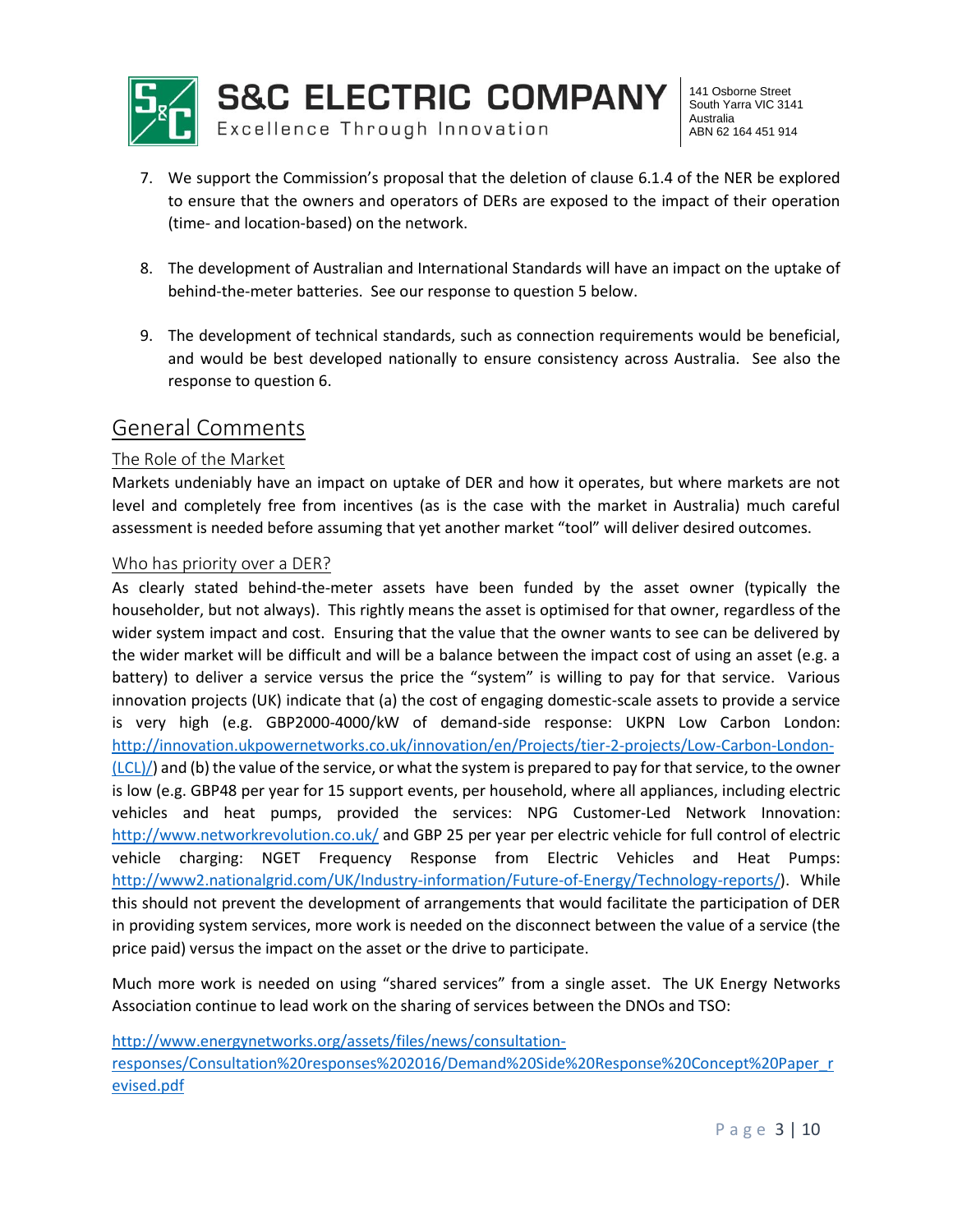

Initial conclusions were that the DNO should have priority on the use of an asset connected to their network due to locational need. The TSO can often secure a service that is independent of location, although the need for reactive power management is increasingly critical and very location dependent.

### Reinforcement

We do not support the requirement that DNSPs be obliged to reinforce their networks to allow DERs to provide services to AEMO or the TNSPs.

It may be prohibitively expensive to reinforce the distribution network to facilitate the participation of distribution-connected DERs in the NEM. That is, the cost of reinforcing the distribution network may far out-weigh the whole system benefits of the DER providing services. (e.g. NGET EFR service, that has uniformly been provided by DN connected batteries, that required the asset to be 100 % available, forcing connections in unconstrained parts of the DN and the creation of "EFR-only" assets, which will not be able to deliver any other service, potentially resulting in stranded assets).

It also favours DER-owners over non-DER owners, with the latter receiving little or no benefit from any reinforcement, yet having to pay for the reinforcement. Non-DER owners are less likely to be able to avoid import-based costs and will not have the option to receive an income from providing services to offset increased network charges.

On one hand the AER seeks to encourage DNSPs to explore non-network solutions, such as DERs, to constraint management, while the AEMC will potentially require DNSPs to mitigate constraints in traditional ways, so that DERs can earn more money for their owners. The requirement to reinforce needs to be assessed very carefully to ensure that it passes current investment tests and doesn't increase the cost to the end consumer.

The deployment of non-network approaches to network constraints, as proposed by the AER may need to be supported by regulatory change around security standards, so that non-network approaches are able to count towards security of supply (e.g. electricity storage).

#### The "Optimiser" versus the DNSP

We do not support the conclusion that DNSPs should not be the optimiser or have a role in optimising DER connection and services.

In the earlier AEMC Distribution Market Model Approach Paper (AEMC, Distribution Market Model, Approach paper, 1 December 2016, Sydney) in the Executive Summary it was stated that "This may mean that distribution systems need to be more actively managed, like transmission systems are currently.". That being the case, the role of "optimizer" is analogous to AEMO's role for the transmission system and the AEMC seems to proposing a range of mini-AEMOs to operate at the distribution level.

Or perhaps the "optimizer" role will not be an independent regulated body like AEMO, but a commercial entity, which raises other issues around consumer protection and cost. It is not clear how an "Optimiser" would be funded or if it is a similar role to an "aggregator", building portfolios of services and then selling them to the DNSP (perhaps TNSP and AEMO).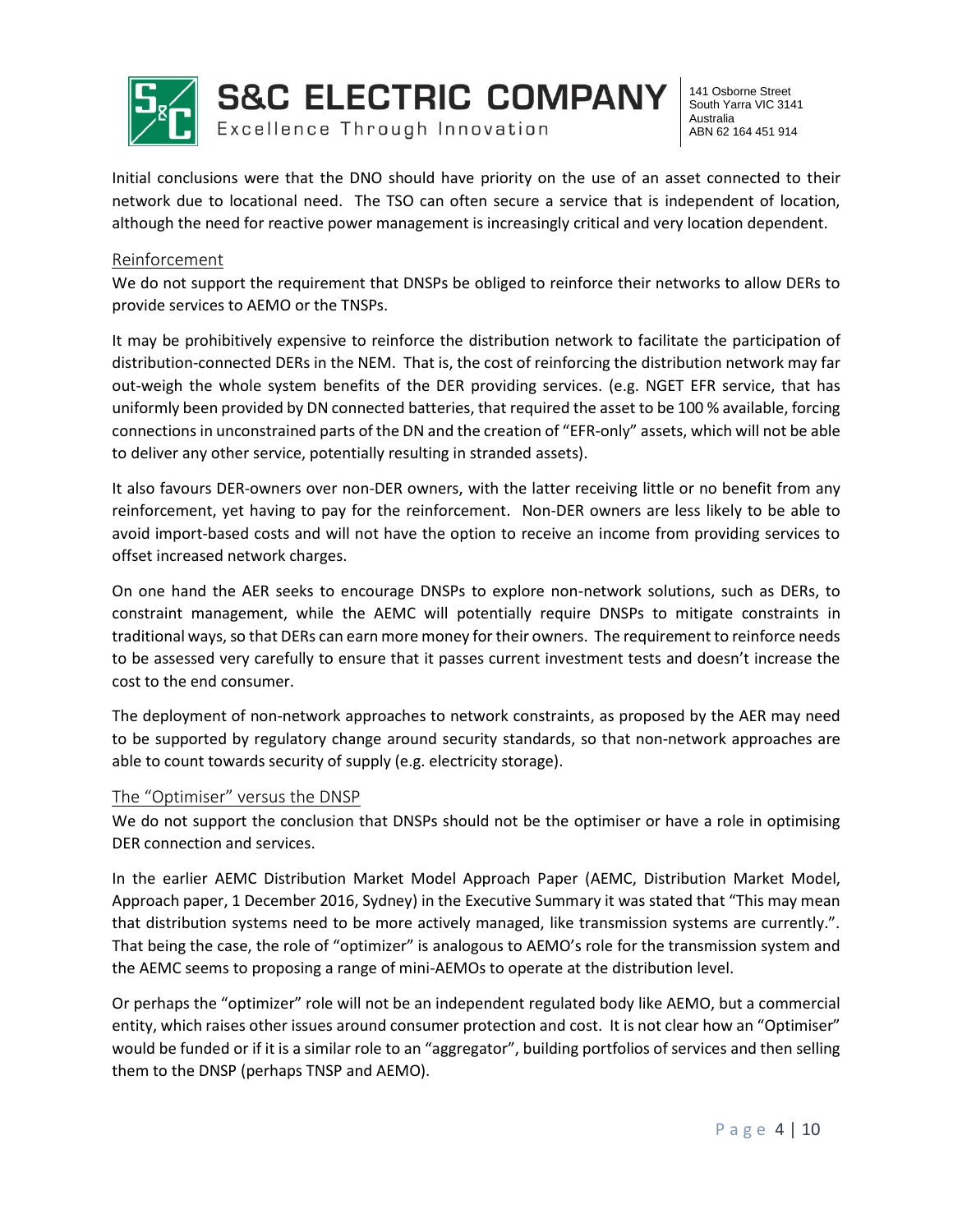

**S&C ELECTRIC COMPANY** Excellence Through Innovation

141 Osborne Street South Yarra VIC 3141 Australia ABN 62 164 451 914

The creation of a new entity in the electricity system creates another, inefficient and cost increasing, layer and this new entity could have very real and negative impacts on the operation of the distribution system, as well potentially conflicting with the role of the DNSP. Quite clearly the responsibilities of the "optimiser" will be onerous and has many elements of the responsibilities currently assigned to the DNSPs, such as network planning and network control and a very close relationship would be needed between any "optimiser" and the DNSP.

Other jurisdictions have given this role to the DNSP, for example in the GB system Distribution Network Operators are likely to transition to Distribution System Operators (e.g. GB transition of DNOs to DSOs).

Recent work from the Energy Networks Association (ENA-UK) on the role of Distribution Network Operators and the transition to Distribution System Operators: [http://www.energynetworks.org/news/press-releases/2017/june/energy-industry-defines-future-of](http://www.energynetworks.org/news/press-releases/2017/june/energy-industry-defines-future-of-electricity-networks-in-major-step-towards-smart-grid.html)[electricity-networks-in-major-step-towards-smart-grid.html](http://www.energynetworks.org/news/press-releases/2017/june/energy-industry-defines-future-of-electricity-networks-in-major-step-towards-smart-grid.html)

A useful document on the role of the Distribution System Operator in the GB system from Ofgem: <https://www.ofgem.gov.uk/ofgem-publications/86255/roleofthedsoslides.pdf>

Much of this current draft report talks about the difficulties of "balancing" the system, of ensuring that generation matches demand, to avoid the technical consequences of not achieving balance. If DNSPs have to effectively manage their system, on a moment to moment basis, then they need to have a high degree of control and the "Optimiser" is a barrier to effective control.

### Rocky Mountain Institute diagram

The diagram used after the Rocky Mountain Institute (October 2015, used on page 17 of the AEMC report) is technically incorrect.



Customer owned and operated behind-the-meter electricity storage (batteries), particularly at the domestic-scale, would not be able to provide a "black start" capability in any jurisdiction and a number of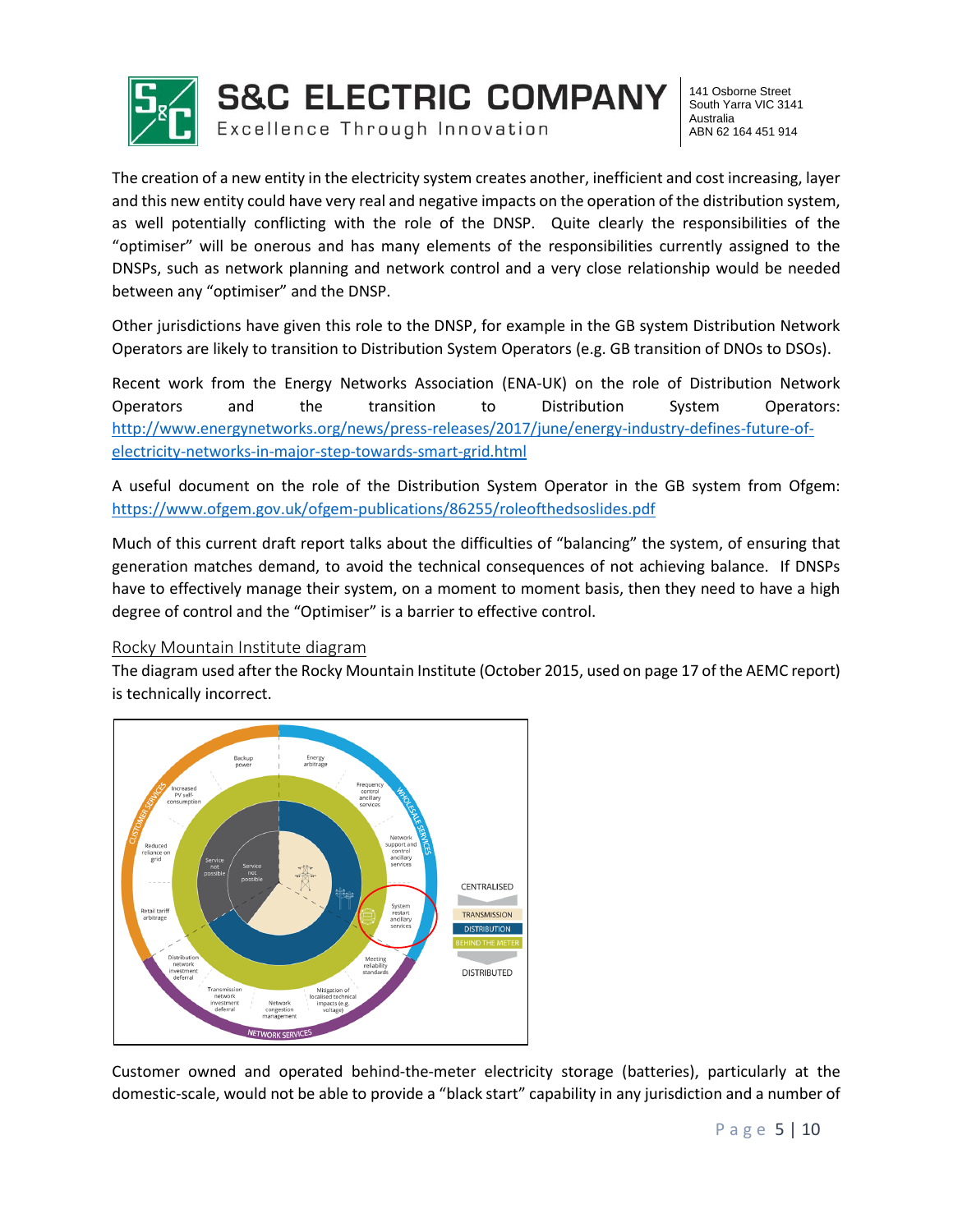

other services would be complex to provide, requiring reinforcement (e.g. FCAS and ancillary services – see discussion above under "Reinforcement") and/or may need regulation changes to meet NSP requirements (e.g. reliability standards).

A better understanding is needed of just exactly what and how customer owned and operated electricity storage can achieve.

- What is the true cost impact on networks, both distribution and transmission of allowing assets at the bottom of the system to deliver services to the Market Operator (or transmission system)? What is the true cost impact of using a behind-the-meter battery or electric vehicle battery (so called V2G) on the life of the battery? See: Dubarry et al., Durability and reliability of electric vehicle batteries under electric utility grid operations: Bidirectional charging impact analysis*, Journal of Power Sources*, 358, 39–49, 1 August 2017.
- What is the true cost impact of controlling the charging of a behind-the-meter battery or electric vehicle battery (so called G2V) on the life of the battery? See above reference.
- Does the value that the network would be prepared to pay a customer to use their asset reflect what the customer would want or need to fully compensate them for the lost use of the asset or the impact on the life of the asset?

Do domestic-scale batteries coupled with roof-top solar PV *really* save consumers money on their energy expenditure? That is does electricity storage make more economic sense than delay/programmable start appliances, solar thermal and thermal (heat/cold) storage? E.g. Fares ad Webber, The Impacts of storing solar energy in the home to reduce reliance on the utility, *Nature Energy* 2, Article number: 17001 (2017). doi:10.1038/nenergy.2017.1.

 Can electricity storage be delivered onto the system in a more cost effective way, than relying on domestic-scale behind-the-meter batteries?

UKPN's Low Carbon London innovation project showed that domestic customers had a 24% response rate in the demand-side response program. This means that any aggregator hoping to deliver a 1 MW FCAS response needs to hold 4.5 MW of domestic batteries.

A domestic system is currently about 7 kW and costs AUD15-20K. This means an aggregator will need to contract with 650households to guarantee delivery of the 1 MW. Those householders will have spent 650 x \$15,000 = \$9.8-13M combined to deliver that guaranteed 1 MW of response.

A utility could deploy a 1 MW battery, which would precisely and efficiently deliver a 1 MW FCAS service. The cost of that utility-owned 1 MW battery would be \$2-3M. So potentially, "the system" could get 3-5 MW of batteries for the cost needed to guarantee delivery of 1 MW of response from domestic behind-the-meter batteries. That utility cost or some of it (some of the income from services would offset the cost of the asset) would be passed on to end consumers.

This is why CSIRO-ENA Electricity Network Transformation Roadmap (p39), which states "Increased penetration of customer owned generators and electricity storage systems which, if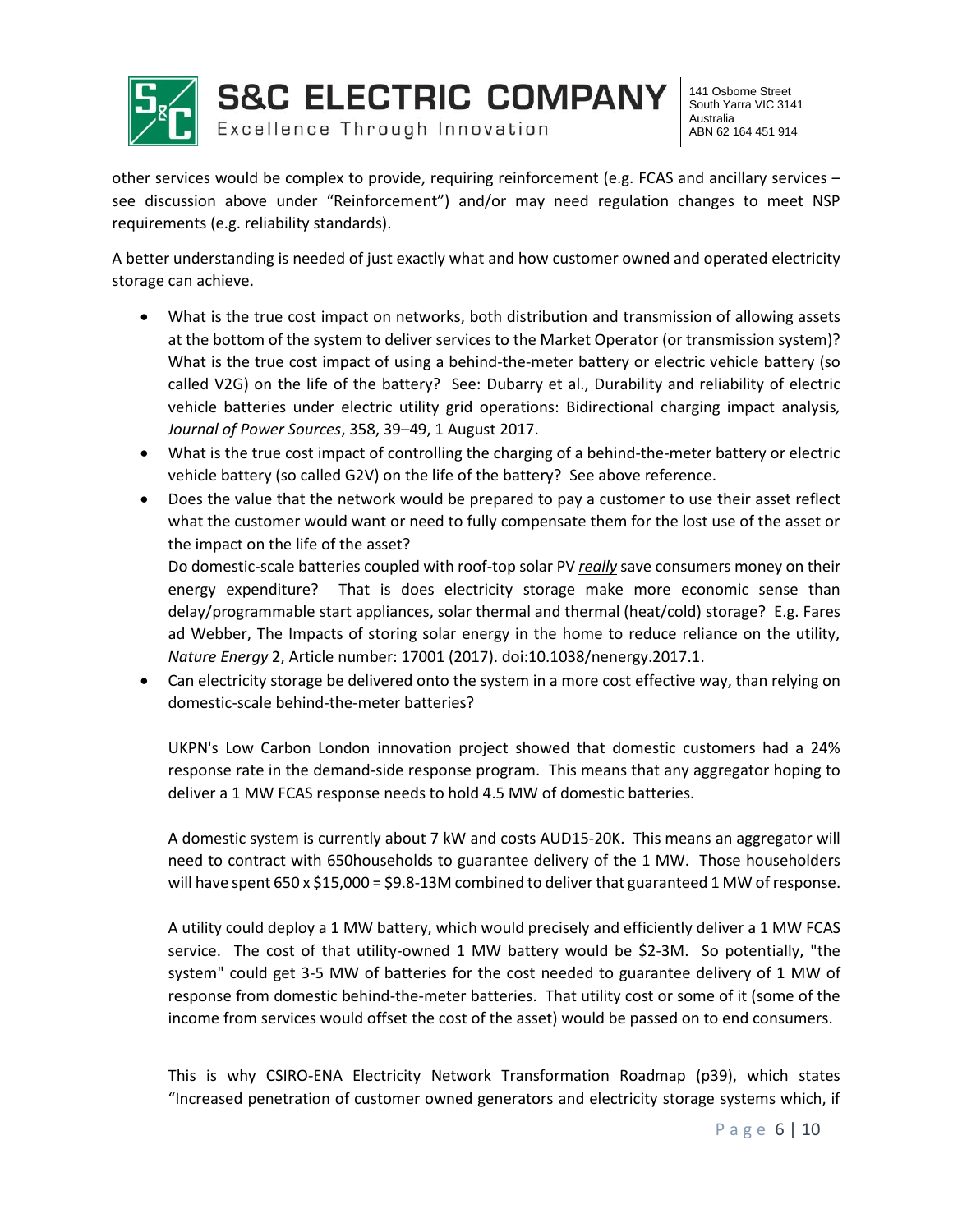

left unmanaged may impact the supply and demand balance in distribution networks"… and "On current projections, investment in battery storage is likely to reach a critical mass before 2030 and without appropriate incentives or orchestration, mass scale battery charging profiles could lead to export/import imbalance in distribution networks or new peak demand events…".

The case for domestic-scale batteries delivering system security at lowest cost, has not been successfully made. It is likely that Commercial and Industrial (C&I) scale behind-the-meter batteries will make more economic sense, in terms of the impact that asset will have on the energy costs of the C&I customer and the ability to deliver a service. This is because any battery owned and operated by C&I customers is at a larger-scale, so easier to engage and incentivise, since C&I customers can be exposed to time-variable network charges/energy costs.

### What a market can realistically achieve

If a market were perfect, it might be able to deliver the outcomes envisaged, but markets in Australia are not perfect, since incentives take the market away from a level position.

For instance, the current FiT regimes for solar PV, take no account of the time of export. This causes system problems at midday that have been well described in the paper. Minimum demand was not described and many networks overseas and in Australia are experiencing issues with minimum demand at midday (limits the options for control measures). A FiT that was time varying, essentially incorporating the true value of that electricity at the time of export, would mean that the tariff would have a low value at midday and a higher value at peak. This would likely drive self-consumption or storage at midday, with the potential for storage to discharge at system peak.

So, market signals are a blunt tool to drive behaviour, as in the case of FiTs, but without sophistication lead to other system issues, which have to be corrected.

Care is also needed to ensure that a market approach can deliver a secure, low carbon system at lowest cost. There are other approaches (which may currently not be permitted under regulations) that could deliver the system and security desired at much lower cost to the end of consumer.

Clearly regulating in a very rapidly changing landscape is challenging, but regulating out a role for DNSPs in all DER activities is unlikely to deliver the desired system for consumers (E.g. [https://arena.gov.au/news/smarter-grid-regulations-needed-to-support-demand-management-and-cut](https://arena.gov.au/news/smarter-grid-regulations-needed-to-support-demand-management-and-cut-costs-for-energy-users/)[costs-for-energy-users/\)](https://arena.gov.au/news/smarter-grid-regulations-needed-to-support-demand-management-and-cut-costs-for-energy-users/).

Note that in Europe, TNSPs and DNSPs may own and operate electricity storage, at the discretion of the national regulator. NSPs must seek a non-network solution competitively, but if no tenders are received or the tenders can only deliver at highest cost, then the NSP may own and operate electricity storage themselves. The key is that the approach taken must result in the lowest cost for the end consumer, which is consistent with AEMC goals and so it is disappointing to see the complexities, via ringfencing, around NSP ownership and operation of electricity storage.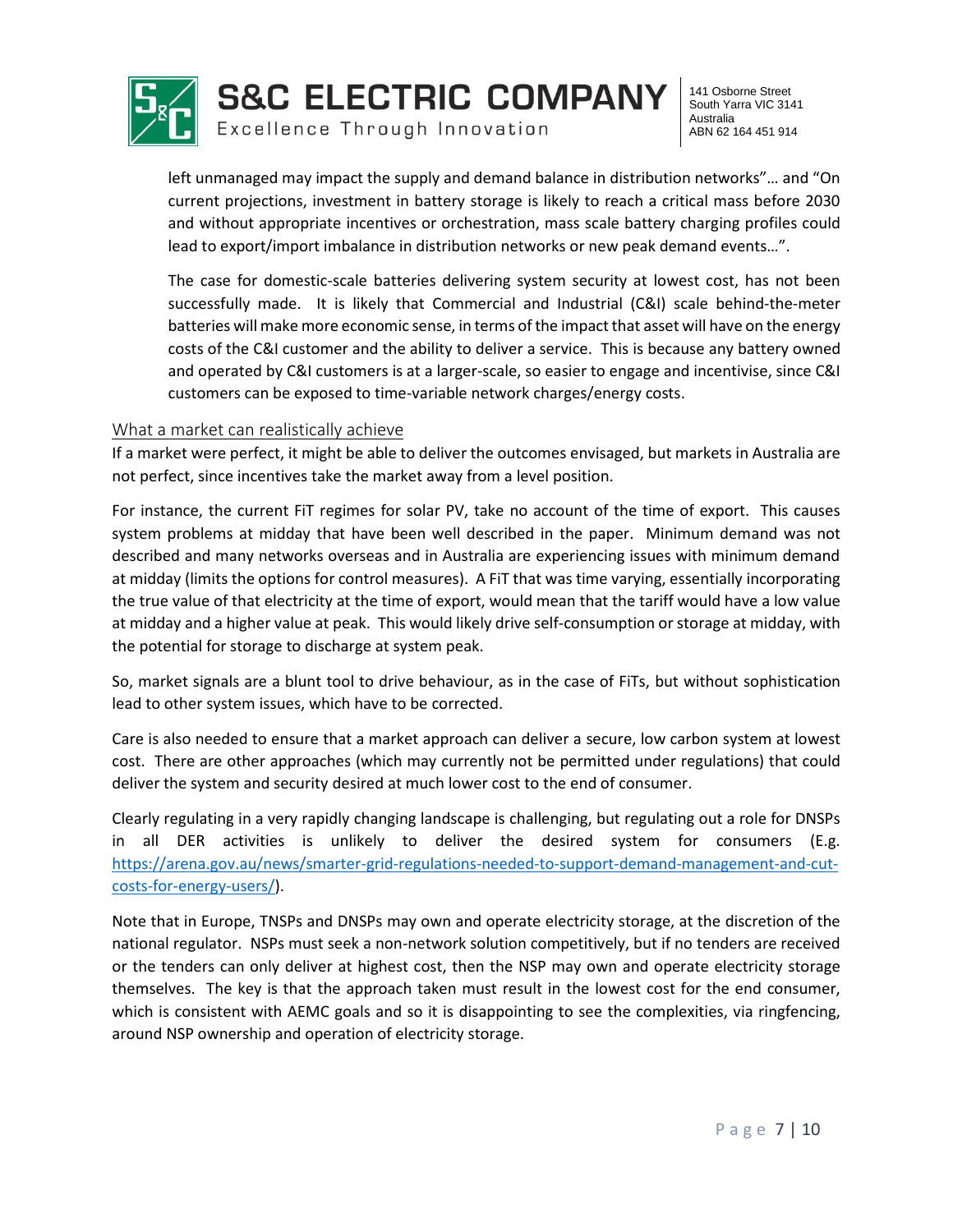

## Response to Questions

1. Do stakeholders consider that there are any other barriers to the development and implementation of cost-reflective network tariffs? How material are these barriers? Are there other means for them to be addressed?

No comment.

2. Do stakeholders consider that there are any 'missing markets' or 'missing prices' beyond those that will be implemented through cost-reflective network tariffs? If so, what are these?

No comment.

3. Do stakeholders consider that an open access regime will continue to be appropriate in an environment of increasing uptake of distributed energy resources and more constraints on distribution networks? If not, what principles or considerations should be taken into account in determining whether a different access regime is more appropriate?

An open access regime only works if there is appropriate investment in developing networks. We welcome the proposal in the Finkel Review for Renewable Energy Zones for the transmission network, which would facilitate the connection of large-scale renewable generation, but it would be good to extend the scheme to the distribution network, so that DNSPs can invest ahead of need.

4. Is there support for the Commission's proposal that the deletion of clause 6.1.4 of the NER be explored?

Yes. It is critical that renewable generation contributes meaningfully to its impact on the system, rather than continuing to socialise the cost to all end-consumers. All other types of generation contribute to system security and it is time that DERs at all scales contributed to security costs.

However, care is needed in the treatment of electricity storage, which could incur charges on both the demand and export side (the UK regulator suggested in its recent Targeted Charging Review (https://www.ofgem.gov.uk/publications-and-updates/targeted-charging-review-consultation) that electricity storage be exempt from some aspects of Balancing System Use of System Charges). But, in general, all DERs, including electricity storage, should see relevant network use charges to incentivise "appropriate" system-supporting behaviour – that is charges should ensure that system users act in a way that minimise the costs of operating that system.

5. Are there any other aspects of the development of Australian standards that are relevant and should be considered?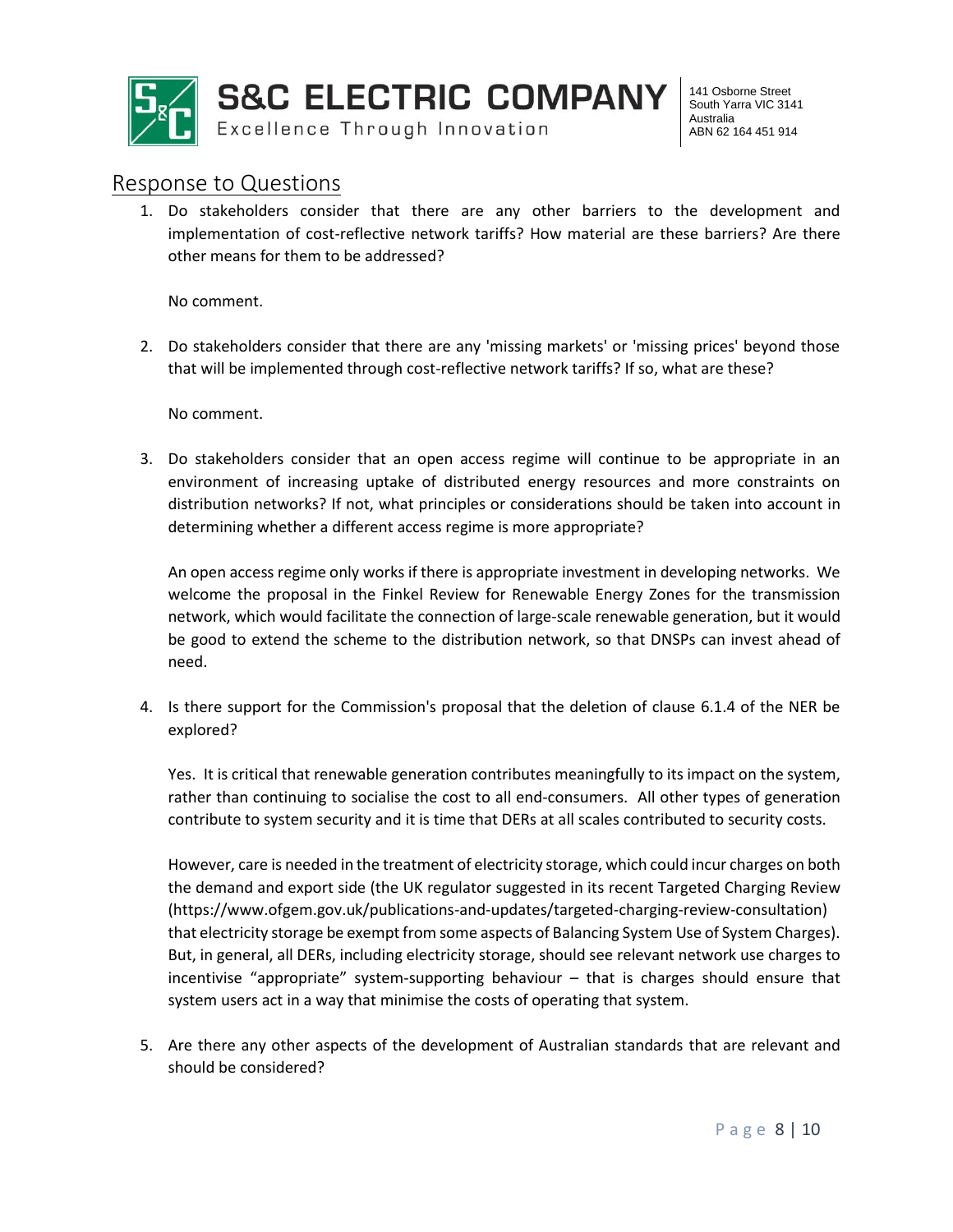

AS 5139 "Electrical Installations – Safety of battery systems for use with power conversion equipment" draft is currently out for consultation. While the definition of Lithium Ion batteries as "fire hazard 1 – self-sustaining" may restrict the deployment of domestic-scale batteries, it is appropriate that the safe management of Lithium ion batteries is addressed. Lithium ion batteries are inherently safe, that is, they very rarely start fires. However, house fires and bushfires are common and so any domestic scale electricity storage system that incorporates Lithium ion batteries should effectively demonstrate that batteries are protected from the encroachment of an external fire. This will ensure maximum protection to both householders, neighbours and emergency services.

6. Do stakeholders see value in the AEMC (or other party) reviewing the technical requirements that DNSPs apply to the connection of distributed energy resources?

In as much that all DNSPs have differing approaches, it would be good to see a consistent national approach to connection requirements. This is nearly impossible to achieve in Australia, given the complex nature of electricity regulation, which involves Federal and State Governments and a variety of regulating bodies.

For instance, in South Australia for large-scale renewable generation we have the unwelcome intrusion of three entities: The State Government, Essential Services Commission of South Australia (ESCOSA) and the Office of the Technical Regulator (OTR), all having an influence on connections and while some of the proposed requirements may be supported by AEMO, some are not.

We support the Finkel Reviews call for a more coordinated national approach to electricity. It will not be possible to deliver Australia's commitments to international climate change mitigation targets and also deliver a secure low cost system, without national coordination and oversight.

We would direct the AEMC to the work undertaken by the UK DNOs on the connection of electricity storage, as an example of connection requirements:

[http://www.ukpowernetworks.co.uk/internet/en/our-services/list-of-services/electricity](http://www.ukpowernetworks.co.uk/internet/en/our-services/list-of-services/electricity-generation/storage-connections/)[generation/storage-connections/](http://www.ukpowernetworks.co.uk/internet/en/our-services/list-of-services/electricity-generation/storage-connections/)

[http://www.energynetworks.org/electricity/futures/energy-storage/energy-storage-further](http://www.energynetworks.org/electricity/futures/energy-storage/energy-storage-further-information-request.html)[information-request.html](http://www.energynetworks.org/electricity/futures/energy-storage/energy-storage-further-information-request.html)

We would also encourage the enforcement of notifiable technologies, that is, no DER should be connected, without the knowledge of the relevant DNSP and we welcome the proposal from COAG of a Register for Batteries, but we suggest that this Register should encompass other DERs.